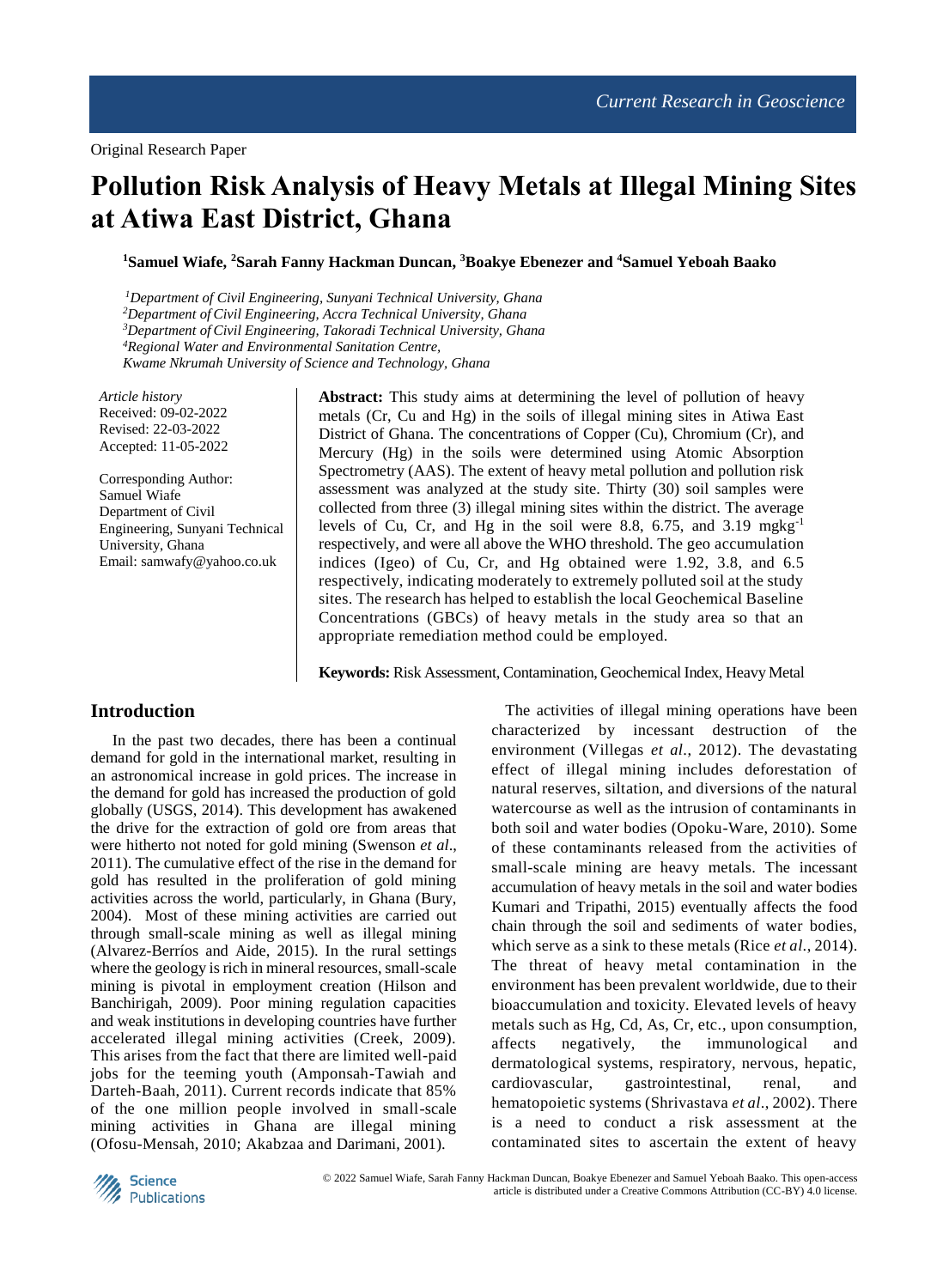metal pollution in the affected catchment. A lot of studies have been conducted in this regard at various sites in different parts of the world.

Akoto *et al*. (2018) conducted a risk assessment of heavy metal pollution in the surface soil of Obuasi, Ghana. Their study was premised on the possible heavy metal (Pb, Cd, Hg, Cu, Zn, Co, Cr, Ni, and As) contamination from mining activities in Obuasi. Their results showed that soils in about 41% of the entire community possess a high risk to the surrounding ecological system, as a result of the elevated levels of heavy metals within the study sites. Onysoya *et al*. (2018) carried out a risk assessment of heavy metal contamination in the soil of an artisanal gold mining site at Anka Local Government area in Northwestern Nigeria. Their study was based on the exposure parameters of heavy metals in estimating human carcinogenic and non-carcinogenic risk. The results of their study revealed that 21 out of 23 locations pose a non-cancer risk for children. Their study further showed that both adults and children are at high cancer risk in all locations as the total cancer risk exceeded  $1 \times 10^{-6}$  (Lower limit CTR value). Fagbenro *et al.* 

(2021) also researched the concentration of heavy metal contamination in the Igun, Ijana-Gada, and Igbadae gold mining sites using Particle Induced X-ray Emission technique. Their study was premised on ascertaining the background levels of the heavy metals as well as the source of contamination and pollution load on the study sites. Their research revealed that all the heavy metals (Fe, Ti, Mn, Cr, Zn, Pb, Cu) were at elevated levels above the WHO threshold. Also, all the heavy metals within the study sites were classified as moderately-extremely polluted.

In Ghana, not much research on the comprehensive ecological risk assessment has been carried out, especially at the Artisanal Small Scale Gold Miners (ASGM). This research helps to establish local Geochemical Baseline Concentrations (GBCs) due to the lack or inapplicability of background values in the study area. Atiwa east district of Ghana is well noted for its illegal mining activities. Studies conducted by Boakye *et al*. (2022) on the emerging diseases associated with mining, using the Atiwa east district as one of the case studies, revealed that about 39.2% of the population leaving in the mining towns suffer from skin diseases. The results further revealed that 34.2% of the population also suffer from the numbness of the palm, and 18.1% have respiratory problems.



**Fig. 1:** Atiwa east district in the eastern region, Ghana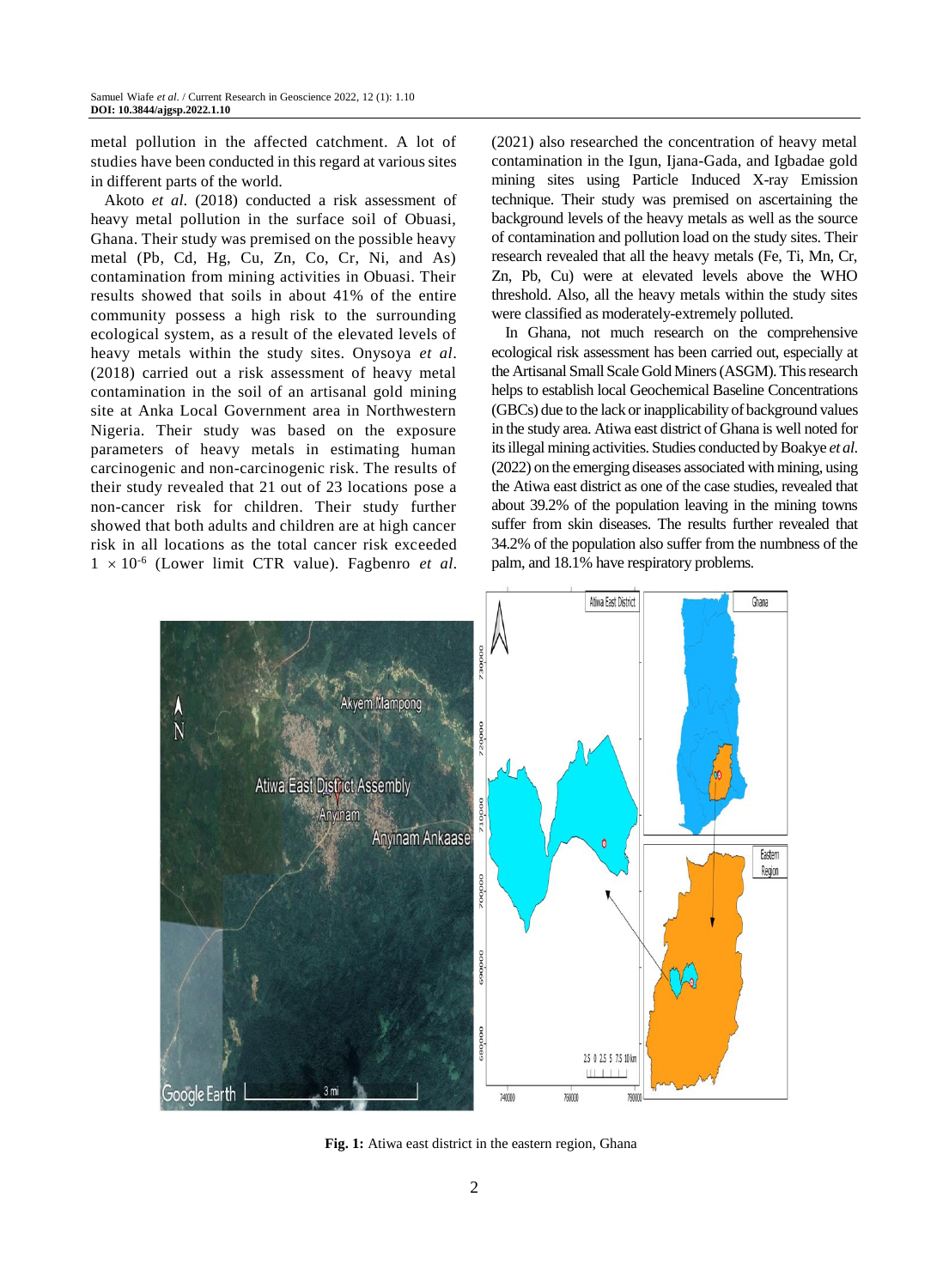This research aims to determine the level of pollution of Cr, Cu, and Hg within the catchment of Atiwa east district of Ghana, as a result of small-scale mining operations. To realize the aim of the study, the research is anchored on the following two objectives;1. To determine the concentration of heavy metals in the soil and the Physico-Chemical properties of the soil and 2. To evaluate the levels of soil and soil toxicity and the environmental risk of heavy metals within the catchment of small-scale mining sites of Atiwa East district using various geochemical indices. The outcome of this study would assist in determining the remedial technique to be implemented to restore the integrity of the environment.

#### *Study Area*

The study was conducted at Akyem Anyinam, Akyem Mampong, and Akyem Ankaase artisanal gold mining sites within the Atiwa East District in the Eastern Region of Ghana (Fig. 1).

Atiwa East District is one of the thirty-three districts in the Eastern Region of Ghana surrounded by green forest reserves. Geographically, the Atiwa East District lies at latitude 6°22' 12.72"N and longitude 0°32' 24"W. The district is covered with an area of 490.1 km<sup>2</sup>, a population density of  $127.6/km^2$ , and an annual population growth rate of 2.3%. The District is situated in the midst of a very green-covered forest reserve with a lot of tree species such as Odum, mahogany, Wawa, and others within and around its surroundings. On the other hand, the illegal chainsaw operators' activities and small-scale mining keep on destroying the very green cover of the forest reserves as well as the entire environment. There are averagely eighteen illegal small-scale mining sites scattered all over the three study sites.

## **Materials and Methods**

A total of thirty (30) soil samples, ten (10) each from Akyem Anyinam, Akyem Mampong, and Akyem Ankaase were studied between February and October 2021. The levels of three (3) heavy metals; Chromium (Cr), Copper (Cu), and Mercury (Hg) in the soil samples from the selected research area were studied. The selection of these heavy metals was based on their prevalence and toxicity. Ten spot points each of a defined area ( $50 \times 50$  m) on a section of each of the three catchment sites (AM, AA, and AN) were coordinated using a handheld GPS (Garmin-etrex 10) and mapped out (Fig. 2).

#### *Sampling and Sample Treatment*

Thirty (30) soil samples, ten (10) each from Akyem Anyinam (AN), Akyem Mampong (AM), and Akyem Ankaase (AA) were studied. Using a Push Probes and the Veen Van Grab Sampler, 250 g of soil samples were scooped at a depth of 17 cm. The soil samples were placed in a clean and brand new Ziplock bag and well labeled. The procedure was repeated for the rest of the sampled locations. Triplicate sampling was collected at all sampling sites. The samples were then sent to the University of Ghana Ecological

laboratory for analysis. GARMIN GPS was used to obtain the coordinate of all the sampled locations. The soil samples were ground into powder using a mortar and a pestle after they have been air-dried. In determining the physicochemical parameters of the soil samples, the powdered samples were then sieved using a <2 mm sieve. The digestion of the sample  $(0.5 \text{ g})$  was carried out using 15 mL of nitric acid; HNO<sub>3</sub> (65%; EMSURE) and HCl (36% EMSURE) in the ratio of 3:1 as described by Maiti and Nandhini (2006) over a temperature of 95ºC. This temperature is maintained until the solution becomes clearer after the escape of  $NO<sub>2</sub>$  fumes. 1% of the nitric acid (HNO3) was afterward added to the digested sample mass in a volumetric bottle up to 50 mL and then filtered using a Whatman grade 40 filter with a 2.5 µm pore size. The content of the heavy metals (Cr, Cu, As, and Hg) was achieved by putting the sample in a refrigerator and then using Flame Atomic Absorption Spectrometer (FAAS-AELABAA4530F). The pH and conductivity of the soil were measured using a pH meter  $(O_2$ -Lumitrode-913) by the soil-water suspension. The Kjeldahl Nitrogen Analyzer, Walkey-Black Chromic acid method, and weight loss by oven-dried soil sample through spectrometry were used in determining the total Nitrogen, Organic Carbon, and Organic matter respectively.

The extent of pollution was determined using various geochemical indices such as Contamination Factor (*Cf*), Degree of Contamination (*Cd*), Modified Degree of Contamination (*mCd*), Pollution Load Index (PLI), and geoaccumulation index (Igeo).

#### *Contamination Factor (Cf)*

The contamination factor  $(C_f)$  for Cu, As, Cr, and Hg metals were calculated by the equation as described by (Hakanson, 1980):

$$
C_f = \frac{Cmetal}{Cbackground} \tag{1}
$$

where, *Cmetal* is the total metal concentration in the soil (mg/kg) and *Cbackground* = concentration of background metals in unpolluted soil (mg/kg).

#### *Degree of Contamination (Cd)*

The degree of contamination was calculated by the equation described by Hakanson (1980):

$$
Cd = \sum_{i=1}^{n} \left( C_f^{i} \right) \tag{2}
$$

Then:

*C<sup>f</sup>* and *C<sup>d</sup>* were classified into four classes as indicated in Table 1 (Vaezi *et al*., 2015).

#### *Modified Degree of Contamination (mCd)*

This is described by Abrahim and Parker (2008) as in the following equation: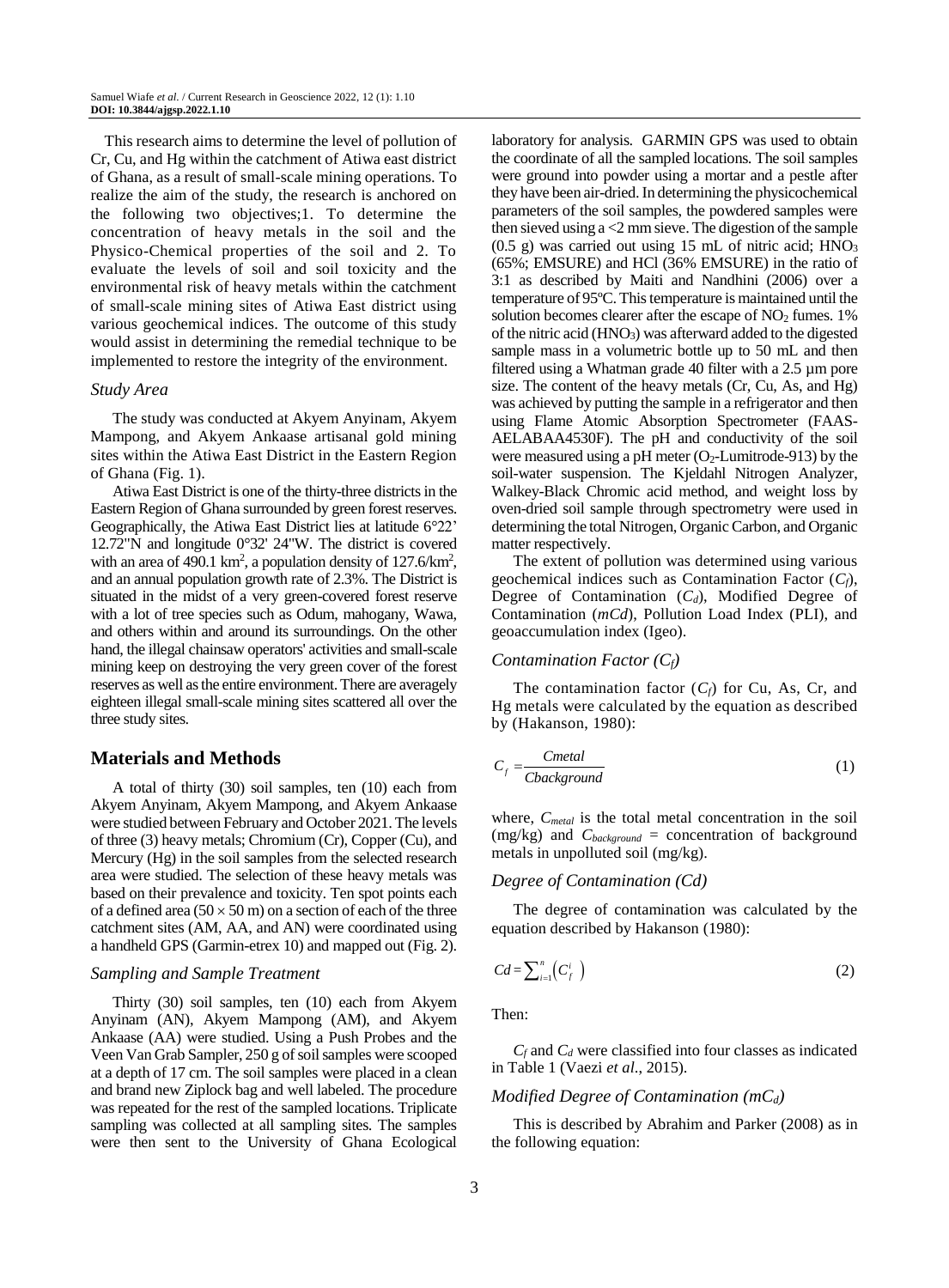$$
mCd = \frac{\sum_{i=1}^{n} \left( C_f^i \right)}{n} \tag{3}
$$

where,  $n =$  total quantity of metals taken into consideration, the  $mC_d$  is described under seven (7) categories (Table 2).

## *Pollution Load Index (PLI)*

 The pollution load index was used to determine the level of metal pollution in the mine site soils as described

by (Tomlinson *et al*., 1980). Each of the contamination factors  $(C<sub>f</sub>)$  of the three catchment sites was multiplied and increased by a fraction of the total quantity of metals considered in the study. It is given by the equation:

$$
PLI = \left(C_{f1} * C_{f2} * C_{f3} * ... * C_{fn}\right)^{(1/n)} \tag{4}
$$

 $C_f$  is the contamination factor and n is the number of metals.  $PLI > 1$  means the soil is contaminated and  $PLI < 1$ , means the soil is not contaminated.



**Fig. 2:** Spatial locations of sampled sites within the research catchment

|  |  | Table 1: Contamination categories based on the values of Cf and Cd |  |  |  |  |  |  |  |  |  |  |  |  |
|--|--|--------------------------------------------------------------------|--|--|--|--|--|--|--|--|--|--|--|--|
|--|--|--------------------------------------------------------------------|--|--|--|--|--|--|--|--|--|--|--|--|

| $C_f$         | $C_d$           | Description  |
|---------------|-----------------|--------------|
| $C_f < 1$     | $C_d < 7$       | Low          |
| $1 < C_f < 3$ | $7 < C_d < 14$  | Moderate     |
| $3 < C_f < 6$ | $14 < C_d < 28$ | Considerable |
| $C_f > 3$     | $C_d > 14$      | Very high    |

**Table 2:** Contamination categories based on mCd values

| $mC_d$                    | Description                             |
|---------------------------|-----------------------------------------|
| $mC_d < 1.5$              | Zero to the low degree of contamination |
| $1.5 < \text{mC}_{d} < 2$ | Low degree of contamination             |
| $2 < mC_d < 4$            | Moderate degree of contamination        |
| $4 < \text{mC}_{d} < 8$   | High degree of contamination            |
| $8 < mC_d < 16$           | Very high degree of contamination       |
| $16 < mC_d < 32$          | Extremely high degree of contamination  |
| $mC_d \geq 32$            | Ultra high degree of contamination      |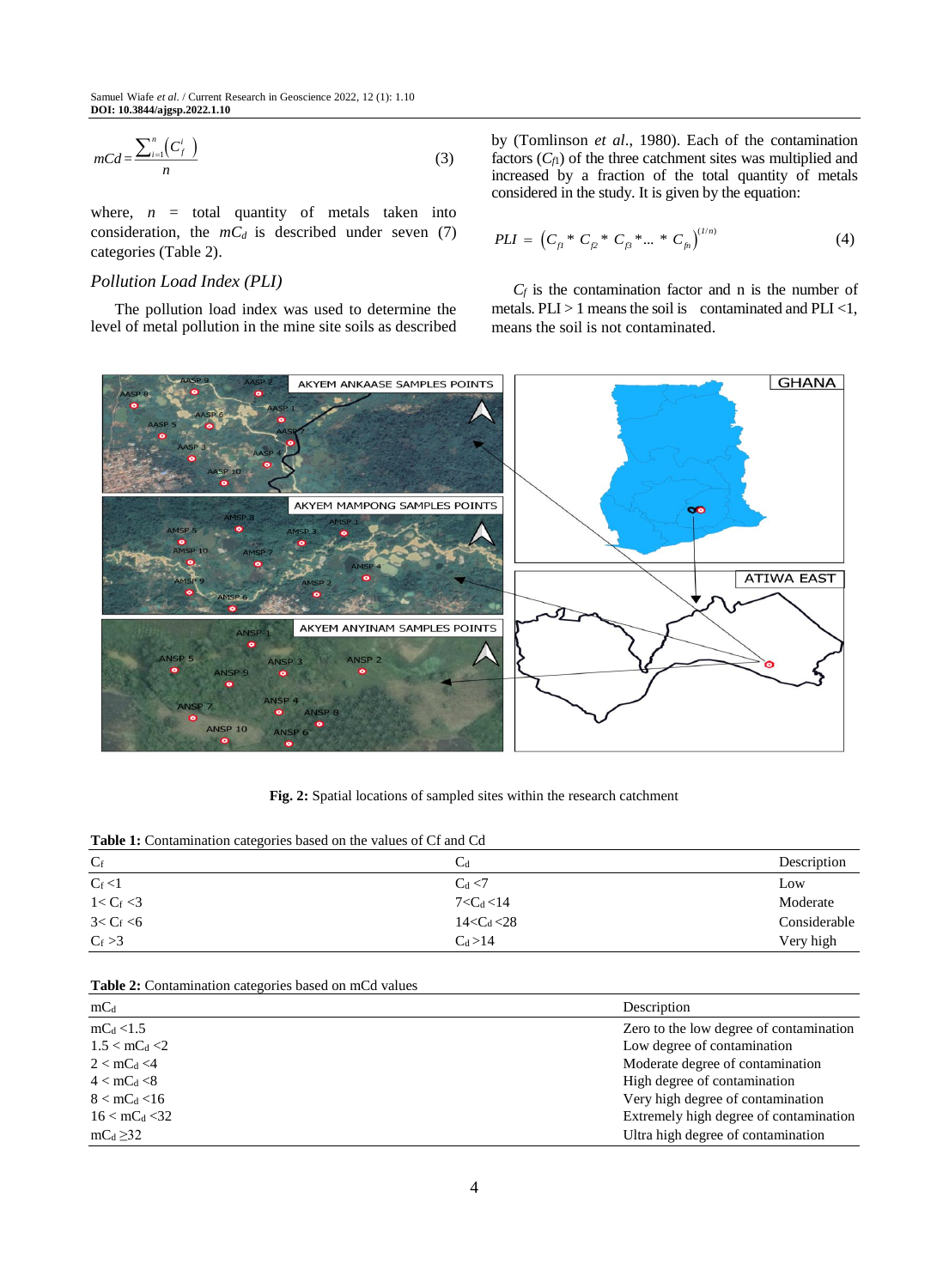**Table 3:** Contamination categories based on Igeo values as described by.

| Igeo     | Description                       |
|----------|-----------------------------------|
| >5       | Extremely polluted                |
| $4 - 5$  | Strongly to extremely polluted    |
| $3-4$    | Strongly polluted                 |
| $2 - 3$  | Moderately to strongly polluted   |
| $1 - 2$  | Moderately polluted               |
| $0-1$    | Unpolluted to moderately polluted |
| $\leq 0$ | Unpolluted                        |

#### **Table 4:** Two -way analysis of variance tests between-subjects' effects

| Source dependent variables |             | SS        | $\rm DF$                                   | $\rm MS$  | ${\bf F}$          | P-Value   |  |
|----------------------------|-------------|-----------|--------------------------------------------|-----------|--------------------|-----------|--|
| Site                       | Cu          | 3.690     | $\mathbf{1}$                               | 3.690     | $\overline{5.740}$ | $0.024*$  |  |
|                            | Cr          | 10.995    | $\,1$                                      | 10.995    | 4.868              | $0.037*$  |  |
|                            | Hg          | 0.341     | $\,1\,$                                    | 0.341     | 9.380              | $0.005**$ |  |
|                            | Ca          | 0.273     | $\,1$                                      | 0.273     | 1.992              | 0.170     |  |
|                            | Mg          | 0.037     | $\mathbf{1}$                               | 0.037     | 0.346              | 0.562     |  |
|                            | Na          | 6.921E-09 | $\,1$                                      | 6.921E-09 | 0.188              | 0.668     |  |
|                            | $\bf K$     | 0.000     | $\,1$                                      | 0.000     | 0.128              | 0.723     |  |
|                            | <b>TN</b>   | 0.000     | $\,1$                                      | 0.000     | 1.441              | 0.241     |  |
|                            | <b>OM</b>   | 1.217     | $\mathbf{1}$                               | 1.217     | 1.358              | 0.255     |  |
|                            | OC          | 0.380     | $\mathbf{1}$                               | 0.380     | 1.273              | 0.270     |  |
|                            | EC          | 0.000     | $\mathbf{1}$                               | 0.000     | 0.082              | 0.777     |  |
|                            | ${\rm Ph}$  | 0.292     | $\mathbf{1}$                               | 0.292     | 4.379              | 0.047     |  |
|                            | <b>TEMP</b> | 0.150     | $\mathbf{1}$                               | 0.150     | 5.441              | $0.028*$  |  |
| Soil Type                  | Cu          | 0.318     | $\mathbf{1}$                               | 0.318     | 0.495              | 0.488     |  |
|                            | Cr          | 5.448     | $\mathbf{1}$                               | 5.448     | 2.412              | 0.133     |  |
|                            | Hg          | 0.448     | $\mathbf{1}$                               | 0.448     | 12.315             | $0.002**$ |  |
|                            | Ca          | 0.063     | $\mathbf{1}$                               | 0.063     | 0.459              | 0.504     |  |
|                            | Mg          | 0.006     | $\mathbf{1}$                               | 0.006     | 0.054              | 0.819     |  |
|                            | Na          | 3.137E-08 | $\mathbf{1}$                               | 3.137E-08 | 0.854              | 0.364     |  |
|                            | $\bf K$     | 0.004     | $\mathbf{1}$                               | 0.004     | 4.454              | $0.045*$  |  |
|                            | <b>TN</b>   | 0.000     | $\mathbf{1}$                               | 0.000     | 0.461              | 0.503     |  |
|                            | OM          | 0.896     | $\mathbf{1}$                               | 0.896     | 1.000              | 0.327     |  |
|                            | OC          | 0.290     | $\mathbf{1}$                               | 0.290     | 0.973              | 0.333     |  |
|                            | EC          | 0.002     | $\mathbf{1}$                               | 0.002     | 0.446              | 0.511     |  |
|                            | Ph          | 0.339     | $\mathbf{1}$                               | 0.339     | 5.086              | $0.033*$  |  |
|                            | <b>TEMP</b> | 0.276     | $\mathbf{1}$                               | 0.276     | 10.021             | $0.004**$ |  |
| Soil Properties            | Cu          | 0.473     | $\overline{c}$                             | 0.237     | 0.368              | 0.696     |  |
|                            | Cr          | 4.533     | $\overline{\mathbf{c}}$                    | 2.266     | 1.003              | 0.381     |  |
|                            | Hg          | 0.027     | $\frac{2}{2}$                              | 0.013     | 0.365              | 0.698     |  |
|                            | Ca          | 0.372     |                                            | 0.186     | 1.357              | 0.276     |  |
|                            | Mg          | 0.488     |                                            | 0.244     | 2.264              | 0.125     |  |
|                            | Na          | 3.202E-08 | $\begin{array}{c} 2 \\ 2 \\ 2 \end{array}$ | 1.601E-08 | 0.436              | 0.652     |  |
|                            | $\bf K$     | 0.005     |                                            | 0.003     | 2.759              | 0.083     |  |
|                            | <b>TN</b>   | 0.001     | $\overline{c}$                             | 0.000     | 1.537              | 0.235     |  |
|                            | $_{\rm OM}$ | 2.807     | $\overline{c}$                             | 1.403     | 1.566              | 0.229     |  |
|                            | OC          | 0.916     | $\overline{c}$                             | 0.458     | 1.535              | 0.235     |  |
|                            | $\rm EC$    | 0.009     | $\overline{c}$                             | 0.005     | 0.824              | 0.450     |  |
|                            | Ph          | 0.021     | $\overline{c}$                             | 0.010     | 0.154              | 0.858     |  |
|                            | <b>TEMP</b> | 0.021     | $\overline{c}$                             | 0.011     | 0.387              | 0.683     |  |

 ${}^{*}\text{P} = 0.005$  (2-tailed)

 $*$  $P = 0.01$  (2-tailed)

## *Geo-Accumulation Index (Igeo)*

The extent of pollution in the mine site soils was evaluated by the geo-accumulation index as described by (Vaezi *et al*., 2015).

For the geo-accumulation index determination, the values of Cu, Cr, and Hg metal content obtained in each of the three catchment site areas were divided by the heavy metal standards for soil, multiplied by a factor of 1.5, and the logarithm function of the answers was determined.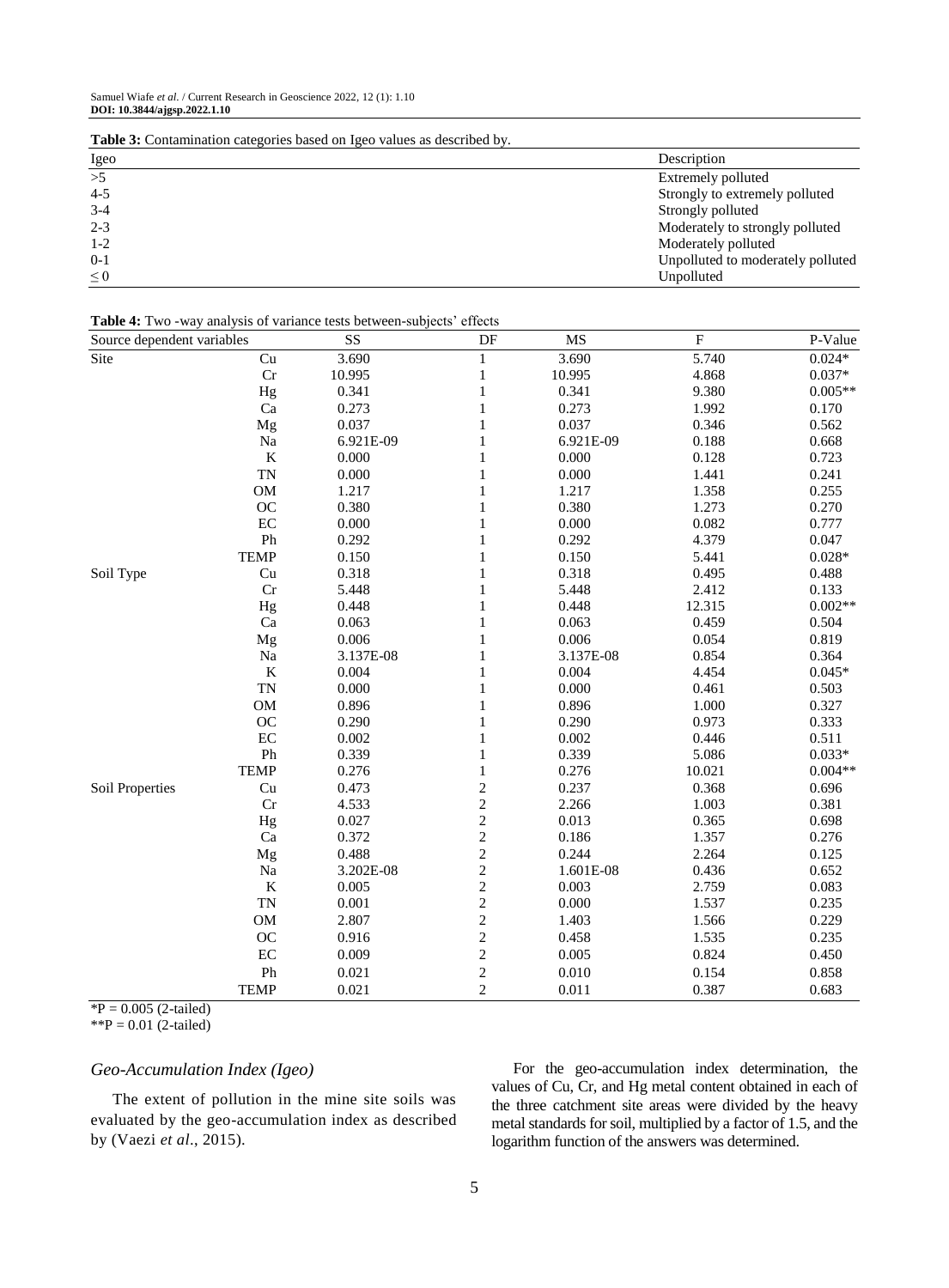$$
I_{geo} = \log_2\left(\frac{Cn}{1.5Bn}\right) \tag{5}
$$

where:

- $C_n$  = The concentration of metals in the soil
- $B_n$  = The geochemical background concentration of the heavy metals

1.5 constant value = Soil lithological variability (Abrahim and Parker, 2008).

The results are classified into seven groups (Table 3).

#### *Data Analysis*

To determine the significant difference between the mean metal content and the physicochemical properties in the three sites, a Two-Way Analysis of Variance (ANOVA) was conducted with the significance level of 5 and  $1\%$  (P $\leq$ 0.050; P $\leq$ 0.001) using SPSS software. Pearson correlation analysis in SPSS on the mean physiochemical properties and heavy metal content in the study area soils was also performed.

# **Results and Discussion**

## *Heavy Metal and Physico-Chemical Concentrations*

The mean levels of Cu at AMSP, AASP, and ANSP are 8.87, 8.38, and  $9.22 \text{ mgkg}^{-1}$  respectively. Whilst that of Cr are  $6.42$ ,  $6.76$ , and  $7.08$  mgkg<sup>-1</sup> respectively. Average concentration levels of mercury (Hg) are 3.03, 2.54, and 4.02 mgkg<sup>-1</sup> at AMSP, AASP, and ANSP respectively. The levels of the three heavy metals (Cu, Cr, and Hg) in each of the three study sites were found to be above the WHO threshold. This is an indication that the soils in this catchment are contaminated from the incessant leaching of these heavy metals into the environment. The two-way analysis of variance between groups (three sites) (Table 4) indicates that there are no

significant variations between the means of the heavy metals (Cu, Cr, and Hg) between the three study sites. The results give credence to the fact that the extent of small-scale mining activities in each of the sites is similar. Similar work carried out by (Jerome *et al*., 2014) at Dunkwa-On-Offin came out with findings of elevated levels of Hg and Cu in the soils of the illegal mining catchment area. They attributed the elevated levels of the heavy metals to the indiscriminate and persistent activities of illegal mining at their study sites. A study conducted by (Duncan *et al*., 2018) on the pollution levels of heavy metals within the catchment of Pra River and its tributaries where the activities of illegal mining are prevalent. Their findings also showed higher levels of Cu, Cr, and Hg in both the soil/sediment and water bodies of the site.

At the three study sites Akyem Anyinam (AN), Akyem Mampong (AM), and Akyem Ankaase (AA) have been suffering from illegal mining activities since there are no major economic activities to engage the teeming youth Hence, the practice of illegal mining has become an important source for living and investment. However, their activities continuously endanger the environment.

The physicochemical properties of the soil play a major role in the mobility of heavy metals. The pH of the soil in each of the study sites (AM, AA, and AN) are respectively 5.4, 5.3, and 4.8, indicating the acidic nature of the soil in all cases. The soil texture is Sandy-loamy for AM and AA and loamy for AN. High soil acidity affects fertility, and biological and plant productivity. The high acidity of the soil at the study sites will make it very difficult to support agricultural activities in the area. The high acidity of the soil might result from the leaching of heavy metals into the soil from the activities of illegal mining. High soil acidity releases heavy metals and therefore increases their mobility (Young, 1990). This will cause the heavy metals to leach into both groundwater and other adjoining areas which hitherto were not affected by illegal mining.



**Fig. 3:** Geo-accumulation index of the metals for the three sites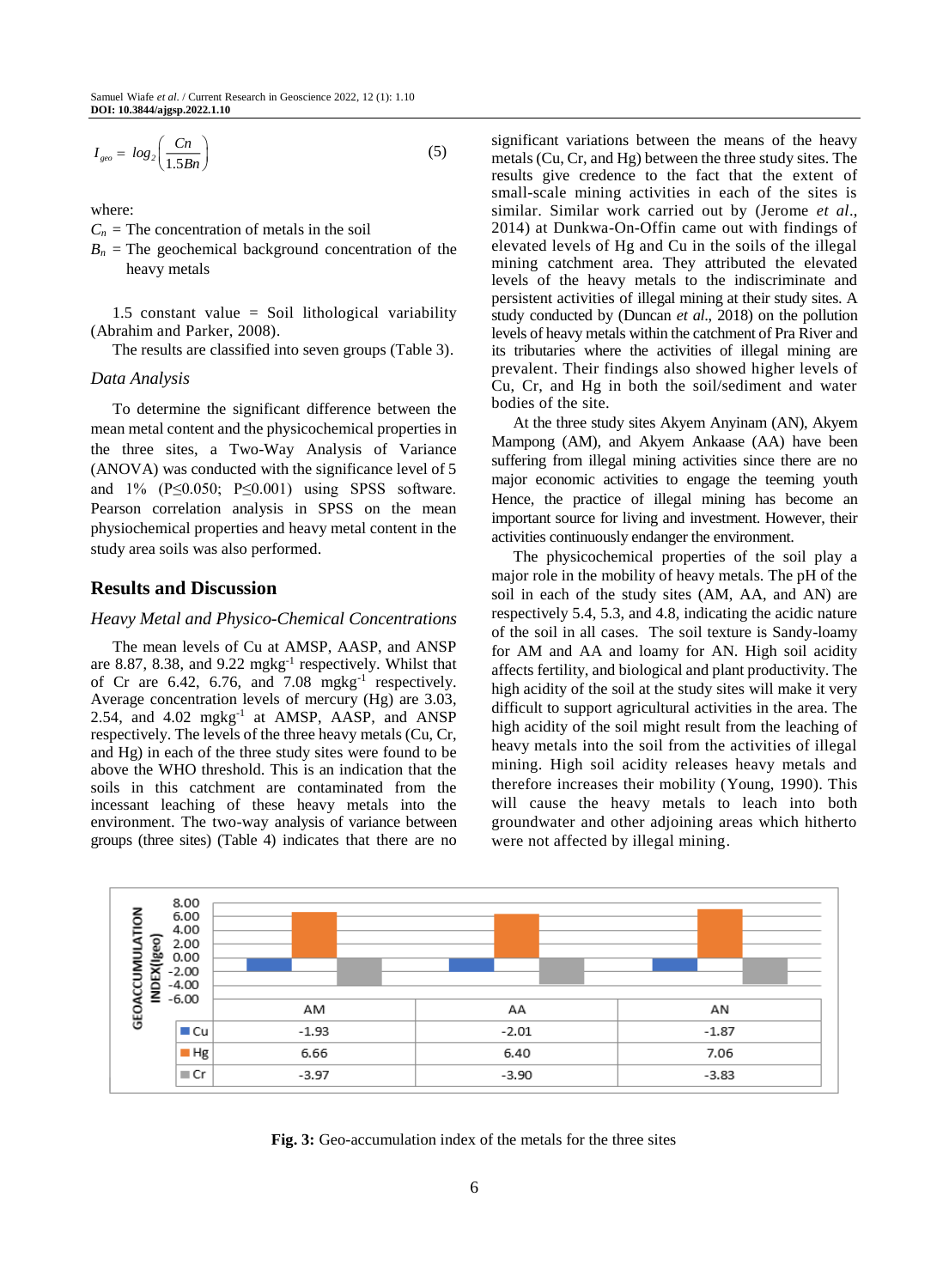Samuel Wiafe *et al*. / Current Research in Geoscience 2022, 12 (1): 1.10 **DOI: 10.3844/ajgsp.2022.1.10**

| <b>Table 5:</b> Metal contamination factors for all the sites (AMSP, AASP and ANSP) |                                |               |      |     |                                                    |     |         |               |           |                             |                           |  |
|-------------------------------------------------------------------------------------|--------------------------------|---------------|------|-----|----------------------------------------------------|-----|---------|---------------|-----------|-----------------------------|---------------------------|--|
|                                                                                     | concentration<br>$(mgkg^{-1})$ | Average metal |      |     | Background metal<br>concentration<br>$(mgkg^{-1})$ |     |         | Contamination |           | Who standards<br>for rating |                           |  |
| Site Code                                                                           | Cu                             | Cr            | Hg   | Cu  | Cr                                                 | Hg  | Cu      | Cr            | Hg        | $C_f$                       | Description               |  |
| AMSP                                                                                | 8.87                           | 6.42          | 3.03 | 3.5 | 3.8                                                | 0.3 | $0.25*$ | $0.06*$       | $10.10**$ | $C_f < 1$                   | Low                       |  |
| AASP                                                                                | 8.38                           | 6.76          | 2.54 | 3.5 | 3.8                                                | 0.3 | $0.23*$ | $0.07*$       | $8.46**$  | $1 < C_f < 3$               | Moderate                  |  |
| <b>ANSP</b>                                                                         | 9.22                           | 7.08          | 4.02 | 3.5 | 3.8                                                | 0.3 | $0.26*$ | $0.07*$       | $13.39**$ | $3 < C_f < 6$<br>$C_f > 6$  | Considerable<br>Very high |  |

# **Table 5:** Metal contamination factors for all the sites (AMSP, AASP and ANSP)

 $*$  Cf = low,  $*$ Cf = very high

#### **Table 6:** Degree of contamination for all the sites (AMSP, AASP and ANSP)

|              | Average metal<br>concentration<br>$(mgkg^{-1})$ |      |      | Background<br>metal<br>concentration<br>$(mgkg^{-1})$ |     |     | Contamination<br>factors $(c_f)$ |         |           | Degree of<br>contamination | Who standards<br>for rating |              |
|--------------|-------------------------------------------------|------|------|-------------------------------------------------------|-----|-----|----------------------------------|---------|-----------|----------------------------|-----------------------------|--------------|
| Site code Cu |                                                 | Cr   | Hg   | Cu                                                    | Cr  | Hg  | Cu                               | Cr      | Hg        | C <sub>d</sub>             |                             | Description  |
| AMSP         | 8.87                                            | 6.42 | 3.03 | 3.5                                                   | 3.8 | 0.3 | $0.25*$                          | $0.06*$ | $10.10**$ | $10.41^{\circ}$            | $C_d \le 7$                 | Low          |
| AASP         | 8.38                                            | 6.76 | 2.54 | 3.5                                                   | 3.8 | 0.3 | $0.23*$                          | $0.07*$ | $8.46**$  | 8.76 <sup>a</sup>          | $7 < C_d < 14$              | Moderate     |
| <b>ANSP</b>  | 9.22                                            | 7.08 | 4.02 | 3.5                                                   | 3.8 | 0.3 | $0.26*$                          | $0.07*$ | $13.39**$ | 13.71 <sup>a</sup>         | $14 < C_d < 28$             | Considerable |
|              |                                                 |      |      |                                                       |     |     |                                  |         |           |                            | $C_d > 28$                  | Very high    |

## $*$  Cf = low,  $*$ Cf = very high, aCd = moderate

#### **Table 7:** Modified degree of contamination for all the sites (AMSP, AASP and ANSP)

|             | $(mgkg^{-1})$ | Contamination<br>Background metal<br>Average metal<br>concentration<br>concentration<br>Factors<br>$(mgkg^{-1})$<br>$(c_f)$<br>--------------------------<br>-------------------------- |      | -------------------------- |           | Modified<br>Degree of<br>Contamination | Who standards<br>for rating |         |           |                   |                          |                        |
|-------------|---------------|-----------------------------------------------------------------------------------------------------------------------------------------------------------------------------------------|------|----------------------------|-----------|----------------------------------------|-----------------------------|---------|-----------|-------------------|--------------------------|------------------------|
| Site Code   | Cu            | Cr                                                                                                                                                                                      | Hg   | Cu                         | <b>Cr</b> | Hg                                     | Cu                          | Cr      | Hg        | $mC_d$            | $mC_d$                   | Description            |
| AMSP        | 8.87          | 6.42                                                                                                                                                                                    | 3.03 | 3.5                        | 3.8       | 0.3                                    | $0.25*$                     | $0.06*$ | $10.10**$ | 3.47 <sup>b</sup> | $mC_d<1.5$               | Zero to very low $C_d$ |
| AASP        | 8.38          | 6.76                                                                                                                                                                                    | 2.54 | 3.5                        | 3.8       | 0.3                                    | $0.23*$                     | $0.07*$ | $8.46**$  | 2.92 <sup>b</sup> | $1.5 < mC_d < 2$         | $low$ $C_d$            |
| <b>ANSP</b> | 9.22          | 7.08                                                                                                                                                                                    | 4.02 | 3.5                        | 3.8       | 0.3                                    | $0.26*$                     | $0.07*$ | $13.39**$ | $4.57^{bb}$       | 2 < mC <sub>d</sub> < 4  | Moderate $C_d$         |
|             |               |                                                                                                                                                                                         |      |                            |           |                                        |                             |         |           |                   | 4 < mC <sub>d</sub> < 8  | $High C_d$             |
|             |               |                                                                                                                                                                                         |      |                            |           |                                        |                             |         |           |                   | 8 < mC <sub>d</sub> < 16 | Very high Cd           |
|             |               |                                                                                                                                                                                         |      |                            |           |                                        |                             |         |           |                   | $16 < C_d < 32$          | Extremely high $C_d$   |
|             |               |                                                                                                                                                                                         |      |                            |           |                                        |                             |         |           |                   | $mc_d \geq 32$           | Ultra high $C_4$       |

\* Cf = low, \*\*Cf = very high, aCd= moderate,bmCd= moderate Cd ,bbmCd= high Cd

#### **Table 8:** Pollution index for all the sites (AMSP, AASP and ANSP)

|                         | <b>Background Metal</b><br>Average Metal<br>Concentration<br>Concentration<br>$(mgkg^{-1})$<br>$(mgkg^{-1})$ |                             |       |     |           |     | Contamination<br>Factors<br>$(C_f)$                                             |                              |           | Pollution Index<br>(PLI) | Who standards<br>for rating |              |  |
|-------------------------|--------------------------------------------------------------------------------------------------------------|-----------------------------|-------|-----|-----------|-----|---------------------------------------------------------------------------------|------------------------------|-----------|--------------------------|-----------------------------|--------------|--|
| Site Code               | Cu                                                                                                           |                             | Ηg    | Cu  | <b>Cr</b> | Ηg  | Cu                                                                              | <b>Cr</b>                    | Hg        |                          | PLI                         | Description  |  |
| AMSP                    | 8.87                                                                                                         | 6.40                        | 3.020 | 3.5 | 3.8       | 0.3 | $0.25*$                                                                         | $0.06*$                      | $10.10**$ | $0.54^{\circ}$           | PLI<1                       | No Pollution |  |
| AASP                    | 8.38                                                                                                         | 6.76                        | 2.539 | 3.5 | 3.8       | 0.3 | $0.23*$                                                                         | $0.07*$                      | $8.46**$  | 0.51 <sup>c</sup>        | PLI > 1                     | Pollution    |  |
| <b>ANSP</b><br>$40 - 1$ | 9.22                                                                                                         | 7.10<br>11.1.9 <sup>o</sup> | 4.000 | 3.5 | 3.8       | 0.3 | $0.26*$<br>$1 + h \alpha = 1 + \alpha + h \alpha + 1 + \alpha + \beta + \gamma$ | $0.07*$<br>$\frac{11}{11}$ 1 | $13.39**$ | $0.62^{\circ}$           |                             |              |  |

\*  $C_f = \text{low}, * * C_f = \text{very high}, * C_d = \text{moderate}, \text{`m}C_d = \text{moderate } C_d, \text{`b}mC_d = \text{high } C_d,$   $\text{`PLI} = \text{no polluted}$ 

#### **Table 9:** Geoaccumulation Index of the metals for the three sites (AMSP, AASP and ANSP)

|             | Average metal<br>Concentration<br>$(mgkg^{-1})$ |           |      | Geochemical<br>Background of metal<br>Concentration<br>$(mgkg^{-1})$ |             |      | Geo Accumulation |             | Who standards for rating |         |                                             |
|-------------|-------------------------------------------------|-----------|------|----------------------------------------------------------------------|-------------|------|------------------|-------------|--------------------------|---------|---------------------------------------------|
| Site code   | Cu                                              | <b>Cr</b> | Hg   | Cu                                                                   | $_{\rm Cr}$ | Hg   | Cu               | $_{\rm Cr}$ | Hg                       | Igeo    | Description                                 |
| AMSP        | 8.87                                            | 6.4       | 3.03 | 22.5                                                                 | 67.0        | 0.02 | $1.93*$          | $3.97*$     | $6.66**$                 | >5      | Extremely polluted                          |
| AASP        | 8.38                                            | 6.8       | 2.54 | 22.5                                                                 | 67.0        | 0.02 | $2.01*$          | $3.90*$     | $6.40**$                 | $4 - 5$ | Strongly to extremely/<br>strongly polluted |
| <b>ANSP</b> | 9.22                                            | 7.1       | 4.02 | 22.5                                                                 | 67.0        | 0.02 | 1.87*            | $3.83*$     | $7.06**$                 | $3-4$   | Strongly polluted                           |
|             |                                                 |           |      |                                                                      |             |      |                  |             |                          | $2 - 3$ | Moderately to strongly<br>polluted          |
|             |                                                 |           |      |                                                                      |             |      |                  |             |                          | $1 - 2$ | Moderately                                  |
|             |                                                 |           |      |                                                                      |             |      |                  |             |                          | $0 - 1$ | Unpolluted to moderately                    |
|             |                                                 |           |      |                                                                      |             |      |                  |             |                          | $0 - 2$ | strongly polluted                           |
|             |                                                 |           |      |                                                                      |             |      |                  |             |                          | 0.3     | $\leq 0$ Unpolluted                         |

\*\*Igeo = unpolluted to moderately polluted, \*Iegeo = Extremely polluted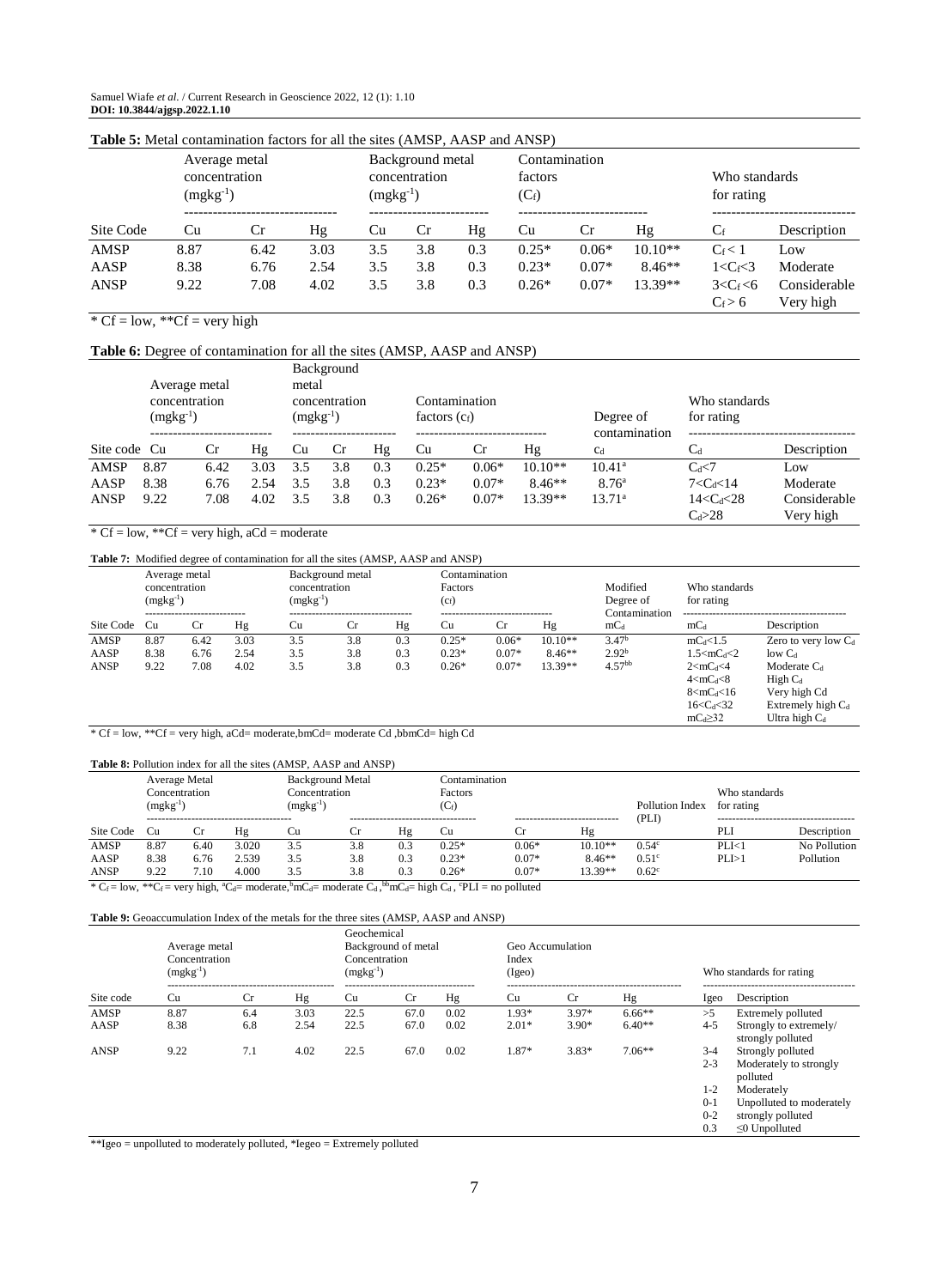The organic matter content of the study sites (AM, AA, and AN) was average 2.09 Cmol  $(+)$  kg<sup>-1</sup>. Stefanowicz *et al*. (2020), posited that high levels of heavy metals affect (reduce) the organic matter content of the soil This is because they could slow the rate of mineralization of the soil. Thus, the low level of the soil organic matter recorded might be a result of the high levels of heavy metals in the soil. Aside from temperature, whose value changes significantly within the study sites, none of the measured physicochemical properties varies significantly.

## *Ecological Risk Assessment of Metal Contamination within the Catchment Area Soils*

Geochemical indices such as contamination factor, degree of contamination index, Modified degree of contamination, Pollution load index and Geoaccumulation index have been computed to determine the extent of pollution as discussed below.

#### *Geoaccumulation Index (Igeo)*

The geoaccumulation results indicates that all the study sites were uncontaminated with Cu and Cr as their Igeo values were less than zero. However, the Igeo values for Hg high which can be classified as extremely polluted (Fig. 3). This can be attributed to the fact that Hg is mixed with gold-containing materials, forming a mercury-gold amalgam which is then heated, vaporizing the Hg to obtain the gold. This results in the leaching of the Hg into both soil and water within the enclave of artisanal gold mining.

#### *Contamination Factors (Cf)*

The contamination factors  $(C_f)$  of the soils of the three sites (AMSP, AASP, and ANSP) assessed ranged from low  $(C_f < 1)$  to very high  $(C_f > 6)$  (Table 5). The mean  $C_f$ of the three soils evaluated (AMSP, AASP, and ANSP) were (0.25, 0.23, and 0.26) for Cu, (0.06, 0.07, and 0.07) for Cr, and (10.10, 8.46, and 13.39) for Hg respectively.

The contamination factor values recorded on the three sites (AMSP, AASP, and ANSP) for Cu and Cr were less than one  $(C_f < 1)$ , indicating low levels of Cu and Cr metal contamination at the three sites. Though the *C<sup>f</sup>* of Cu and Cr were low, the levels recorded at the sites were all above the background concentrations. This is an indication that certain anthropogenic activities have contributed to the rise in Cu and Cr levels at the study sites. The contamination factor for Hg was more than six  $(C_f > 6)$ at all the study sites, indicating very high levels of Hg metal contamination at the three sites. The high contamination factor of Hg can be attributed to the frequent use of Hg in amalgamating the gold which is discharged into the water bodies and the open environment and eventually leached into the soil and to groundwater. The intriguing situation is that most of the farmers use contaminated water for irrigation. It is, therefore, possible for the Hg to be absorbed by the crops and later ingested by both man and animals which would adversely affect their health.

## *Degree of Contamination Factors*

The degree of contamination  $(C_d)$  of the three sites' soils (AMSP, AASP, and ANSP) was 10.41, 8.76, and 13.71 for Cu, Cr, and Hg respectively (Table 6). The degree of contamination  $(C_d)$  at site AN was considerably high whiles at sites AM and AA was detected to be moderately high.

The degree of heavy metal contamination at the three sites is in the order of AN>AM>AA, thus the rate of contamination of the heavy metals is higher at AN, followed by AM and then AA. These results could be attributed to the extent of small-scale mining and other anthropogenic activities at the affected sites. The deterioration of the soil characteristics and water bodies could be increasing rapidly due to the degree of contamination.

## *Modified Degree of Contamination Factors*

The modified degree of contamination  $(mC_d)$  of Cu, Cr and Hg assessed were 3.47, 2.92, and 4.57 for the three illegal mining sites; AMSP, AASP, and ANSP respectively. The modified degree of contamination  $(mC_d)$ for the three sites was in the order of  $AN>AM>AA$ . The mC<sub>d</sub> were high for the site at AN and moderate for the AM and AA respectively (Table 7).

The effective contamination index is high at site AN than at the other three sites, that is, the intensity of contamination as a result of small-scale mining at AN is assuming alarming proportions. Methylmercury is the type of Hg commonly found at mining sites. This state of Hg is easily dissolved in water and soils and consequently enters the food chain, and affects the health of both man and animals.

## *Pollution Index*

Mercury exhibited Igeo values of 7.06, 6.66, and 6.40 at the AN, AM, and AA respectively Table 9). These values indicate the extreme pollution of Hg at the three mining sites. The Igeo values of Cu and Cr are all below zero at the three mining sites. Again, the Pollution Load Index (PLI) for Cu, Cr, and Hg are all below one (Table 8). From the foregoing, the contamination factor, degree of contamination, and modified degree of contamination give credence to the extent of pollution of the heavy metals in all three mining sites. Among the three heavy metals, Hg exhibited moderately high contamination in all three mining sites. The geo-accumulation index indicates extreme pollution of Hg at the three mining sites especially site AN. The main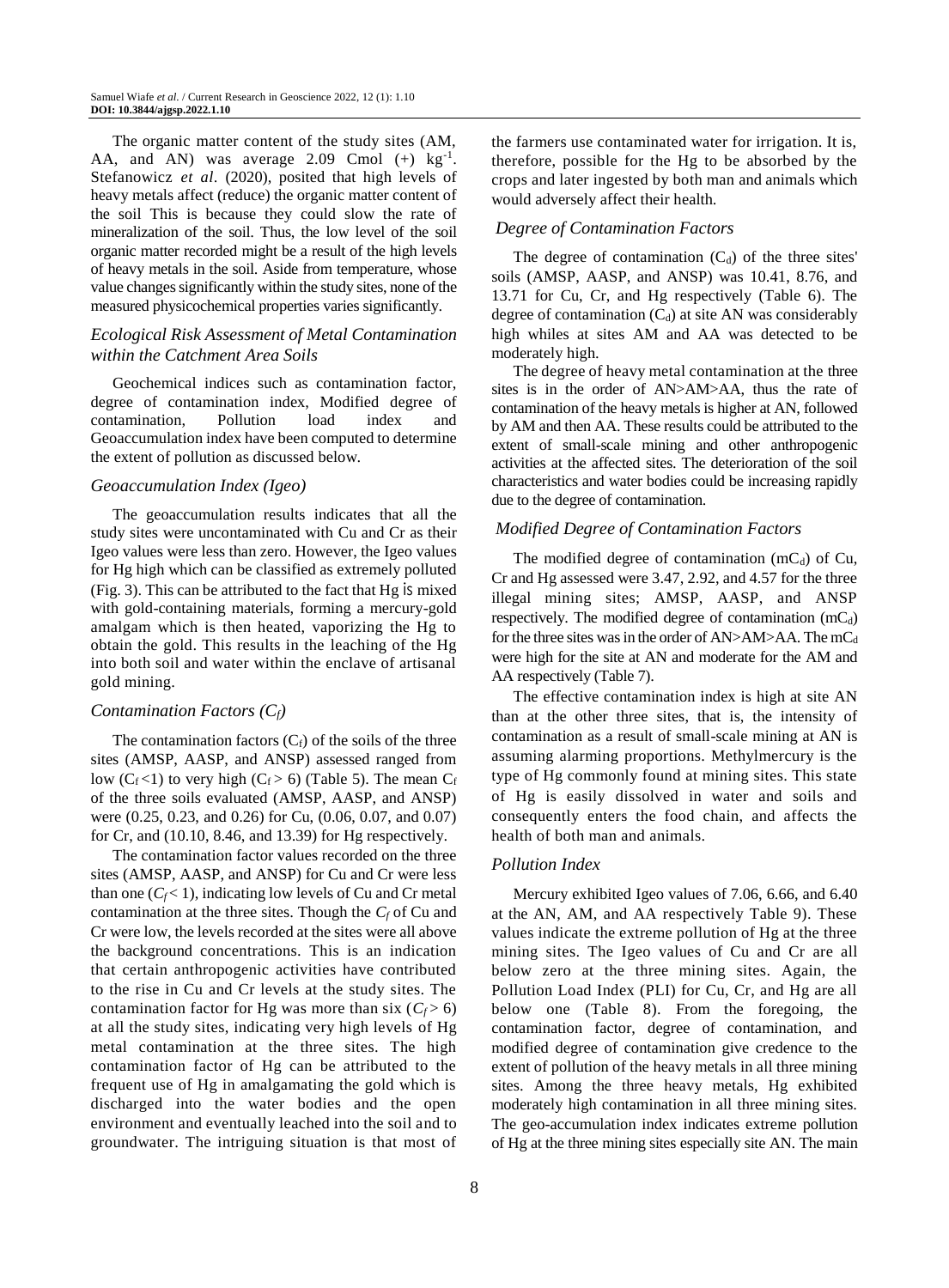reason for the extreme pollution of Hg at the three mining sites is the excessive use of Hg in concentrating the mined gold. The extreme Hg pollution demands immediate remediation measures to be implemented to redeem the polluted soils and water bodies.

# **Conclusion**

This research aimed to determine the level of pollution of Cr, Cu, As, and Hg within the catchments of Akyem Anyinam, Akyem Mampong, and Akyem Ankaase in the Atiwa District, Ghana, as a result of small scale and illegal mining operations. The study was anchored on the following two objectives; to characterize and map out the prevalence of heavy metal contamination in the study area, and to evaluate soil toxicity and environmental risk of heavy metals within the catchment of small-scale mining sites.

The Pollution Load Index (PLI) for Cu, Cr, and Hg were 0.24, 0.07, and 10.7, indicating extreme pollution of Hg at the sites. The geo accumulation indices (Igeo) of Cu, Cr, and Hg were 1.92, 3.8, and 6.5 respectively, indicating moderately to extremely polluted soil. An increase in the pollution levels was also observed as a result of the continuous discharge of Hg at the sites. High levels of Heavy metal contamination were observed at Akyem Anyinam (AN). The possible reason for high metal contamination at Akyem Anyinam would be the high number of illegal mining activities and the incessant use of Hg in amalgamating the gold concentrates. The study, therefore, enhances our knowledge about the levels and sources of the three heavy metals in the soils of illegal mining sites and allows water and soil managers to find and implement remedial measures for restricting the release of heavy metals into the environment.

## *Availability of Data and Materials*

The dataset generated during and/or analyzed during the current study is available from the corresponding author upon reasonable request.

# **Acknowledgment**

We acknowledge the immense contribution by the Regional Water and Environmental Sanitation Centre, Kumasi (RWESCK) for making available to us all necessary resources and permit rendered to us to carry out this essential research.

# **Author's Contributions**

**Samuel Wiafe:** Conceptualized the research topic, formulated the objectives and methodology of the research and participated in the data collection and analysis.

**Sarah Fanny Hackman Duncan:** She participated in the writing of the manuscript (Original Draft Preparation) as well as reviewed and edited the manuscript.

**Boakye Ebenezer:** He carried out laboratory work and assisted in the writing of the manuscript

**Samuel Yeboah Baako:** He carried out both the laboratory and Field Investigation as well as the Data Curation of the research work.

# **Competing Interests/Conflict of Interest**

The authors declare that they have no conflict of interest either directly or indirectly relating to the work submitted within the last three years of beginning the work and outside three years after the work.

## **References**

- Abrahim, G. M. S., & Parker, R. J. (2008). Assessment of heavy metal enrichment factors and the degree of contamination in marine sediments from Tamaki Estuary, Auckland, New Zealand. Environmental monitoring and assessment, 136(1), 227-238. doi.org/10.1007/s10661-007-9678-2
- Akabzaa, T., & Darimani, A. (2001). Impact of mining sector investment in Ghana: A study of the Tarkwa mining region. Third World Network, 11(2), 47-61. http://www.saprin.org/ghana/research/gha\_mining.pdf
- Akoto, O., Bortey-Sam, N., Nakayama, S. M., Ikenaka, Y., Baidoo, E., Apau, J., ... & Ishizuka, M. (2018). Characterization, spatial variation, and risk assessment of heavy metals and a metalloid in surface soils in Obuasi, Ghana. Journal of Health and Pollution, 8(19). [doi.org/10.5696/2156-9614-8.19.180902](https://doi.org/10.5696/2156-9614-8.19.180902)
- Alvarez-Berríos, N. L., & Aide, T. M. (2015). Global demand for gold is another threat to tropical forests. Environmental Research Letters, 10(1), 014006. https://iopscience.iop.org/article/10.1088/1748- 9326/10/1/014006/meta
- Amponsah-Tawiah, K., & Dartey-Baah, K. (2011). Corporate Social Responsibility in Ghana. International Journal of Business and Social Science, 2, 107-112.
- Boakye, E., Anyemedu, F. O. K., Donkor, E. A., & Quaye-Ballard, J. A. (2022). Variability of suspended sediment yield in the Pra River Basin, Ghana. Environment, Development, and Sustainability, 24(1), 1241-1258. doi.org[/10.1007/s10668-021-01494-x](https://link.springer.com/article/10.1007/s10668-021-01494-x)
- Bury, J. (2004). Livelihoods in transition: Transnational gold mining operations and local change in Cajamarca, Peru. Geographical Journal, 170(1), 78-91. doi.org/10.1111/j.0016-7398.2004.05042.x
- Duncan, A. E., de Vries, N., & Nyarko, K. B. (2018). Assessment of heavy metal pollution in the main Pra River and its tributaries in the Pra Basin of Ghana. Environmental nanotechnology, monitoring and management, 10, 264-271 doi.org/10.1016/j.enmm.2018.06.003